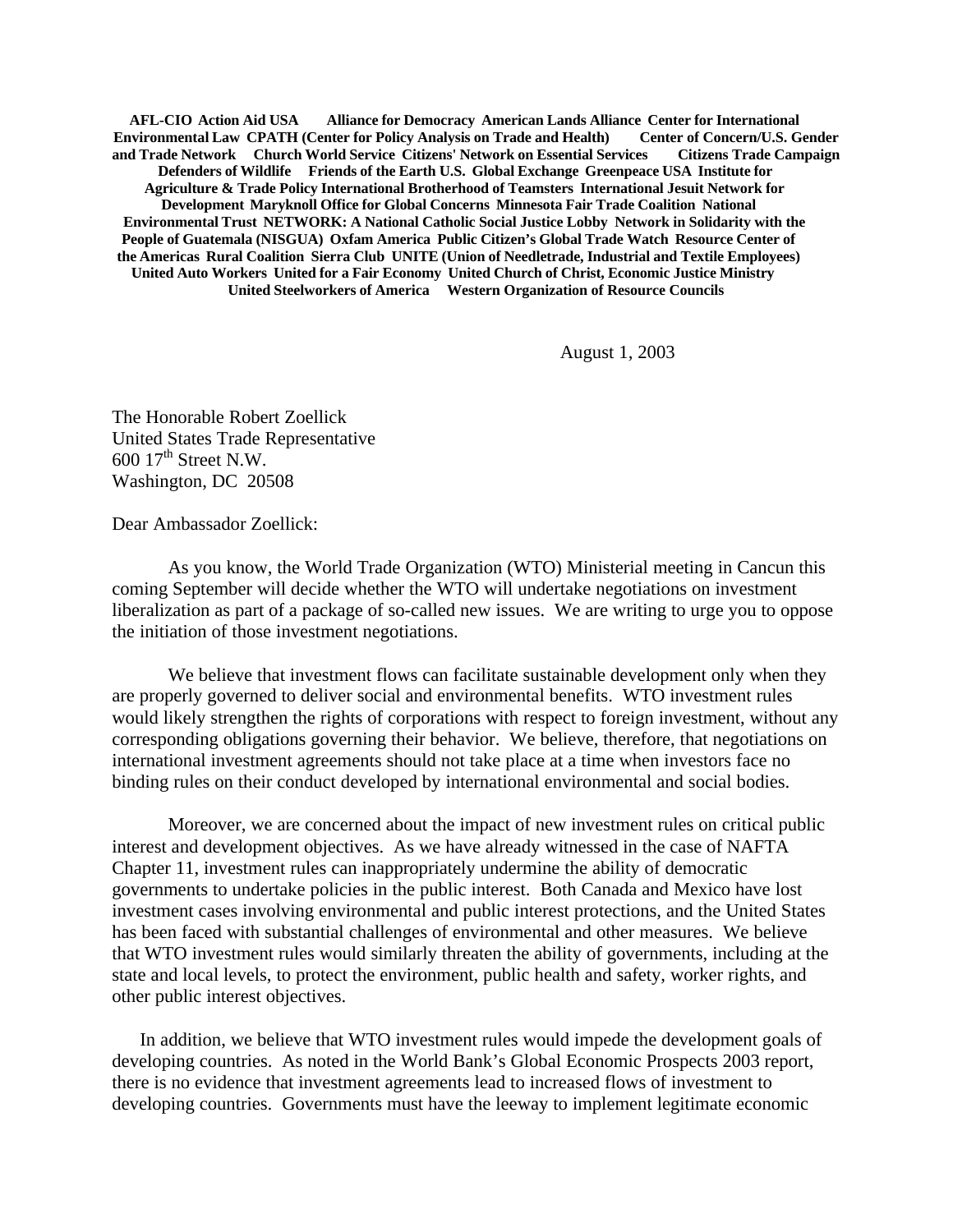development strategies for domestically oriented growth, especially to promote decent employment, to support domestic industries and investment, and to encourage the emergence of new and infant industries. However, the investment proposals being promoted at the WTO will restrict the ability of the poorest nations to diversify and develop their economies.

We are also opposed to the position taken by USTR favoring the inclusion of portfolio investment in international investment negotiations. The inclusion of such investment could lead to limitations on the ability of countries to impose capital and other financial controls in cases of financial instability. Many leading economists and the International Monetary Fund have concluded that capital controls are a policy tool that should be available for developing countries to ensure economic stability. We believe that any effort to constrain such policies would be harmful to developing countries, to international financial stability, and ultimately to the U.S. economy as well.

Governments supporting investment negotiations have asserted that the negotiations at the WTO would be flexible and limited in scope. Yet past experience with other investment agreements, other WTO agreements, and the WTO system itself demonstrate that these assurances are far from convincing. A so-called positive list, or bottom-up, approach to the negotiating process has led to GATS negotiations in which major developed countries have placed significant pressure on developing countries to make undesired concessions. State-tostate disputes at the WTO and in other trade fora have been the venues for tribunal decisions that have directly undermined environmental and public interest policies. There is also no reason to believe that investment negotiations would not expand beyond a limited initial mandate. Given these concerns, we believe that an agreement even on procedural modalities at the Cancun ministerial would inappropriately open the door to a potentially harmful set of negotiations.

For all of these reasons, we urge the United States to oppose the launch of negotiations on investment liberalization at the WTO Ministerial in Cancun this September. We look forward to your response concerning these issues.

Sincerely,

AFL-CIO Action Aid USA Alliance for Democracy American Lands Alliance Center for International Environmental Law CPATH (Center for Policy Analysis on Trade and Health) Center of Concern/U.S. Gender and Trade Network Church World Service Citizens' Network on Essential Services Citizens Trade Campaign Defenders of Wildlife Friends of the Earth U.S. Global Exchange Greenpeace USA